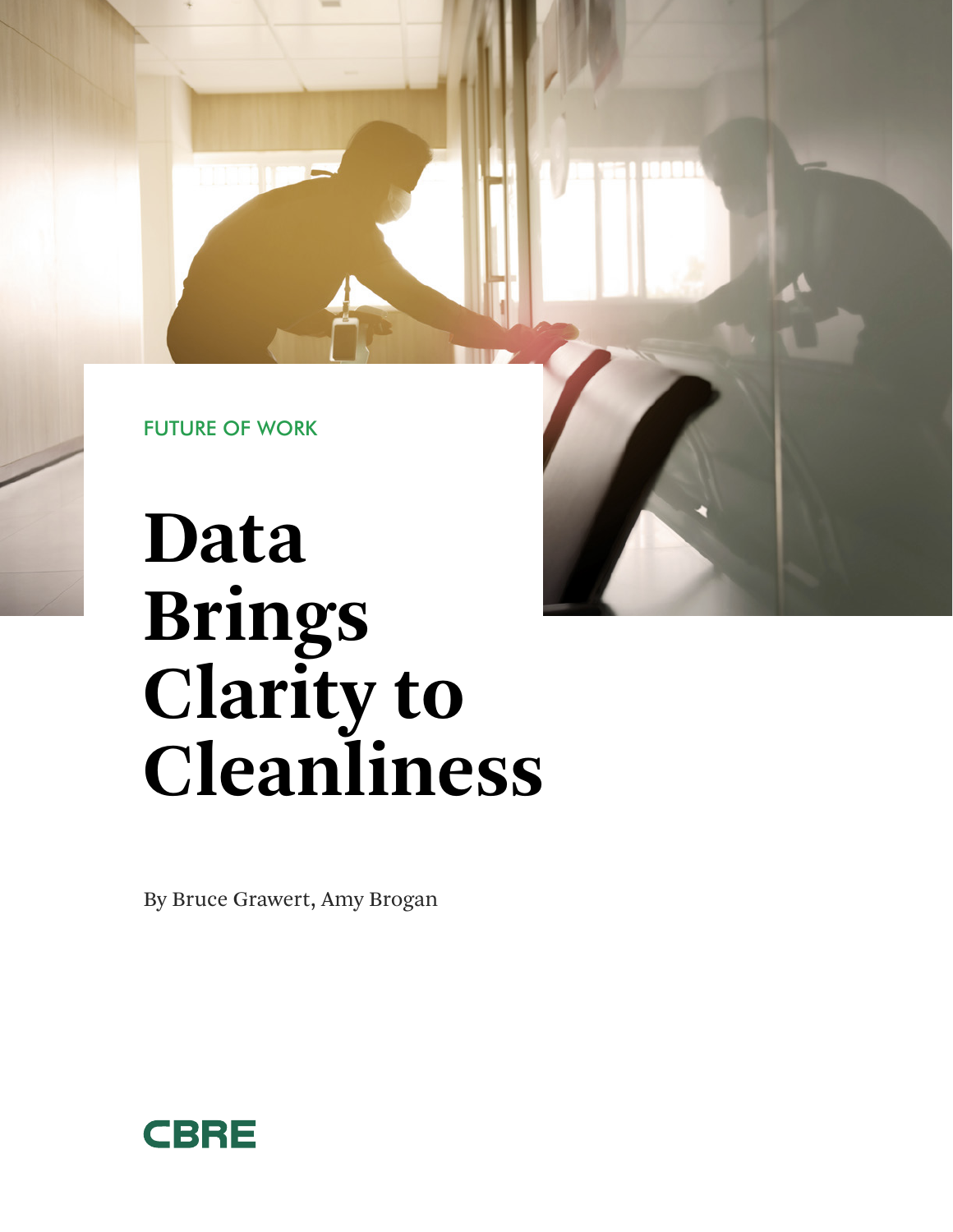**The COVID-19 pandemic forced businesses to clear many unexpected hurdles before resuming normal operations. The highest hurdle appeared right at the start of the race: to get facilities open and running again, companies had to develop and implement new cleanliness and hygiene practices to prevent the spread of COVID-19.** 

After a year spent dealing with the pandemic, companies now keenly recognize that workspace cleanliness has never been more important, or more expensive, than it currently is—and authoritative, best-practice guidance continues to evolve with challenging frequency as more is learned about the transmission of COVID-19. As an example, fresh-air exchange, higher levels of filtration, and general air quality remain high priorities, as opposed to extreme methods of cleaning such as frequent disinfection programming, electrostatic spraying, and "barrier" product protection.

Employees, occupants, clients, and customers won't return to work or retail and entertainment spaces without assurance of protection from surface and air transmission of the virus. However, the cost of frequent deep cleaning and disinfection, and modified cleaning programs designed to clean at a more comprehensive level, weighs heavily on employers and building owners. In one [survey,](https://www.newsday.com/business/coronavirus-cleaning-business-cost-poll-1.46970579) the Federal Reserve Bank of New York discovered that five out of ten manufacturers and a nearly equal proportion of retailers and service firms were "moderately to significantly" burdened by the costs of deep cleaning. Estimates show that the related cost of a post-pandemic cleaning program will be 27% higher than pre-pandemic service levels.

However, by using data to drive an on-demand cleaning program with an element of service validation, organizations can mitigate these high costs. These data-driven strategies create a digital trail, documenting the most time- and cost-effective deployment of cleaners even as they provide companies with evidence of completion. Such strategies demonstrate a commitment to creating a safe and healthy environment, while also mitigating expenses and curtailing unnecessarily duplicative cleaning work.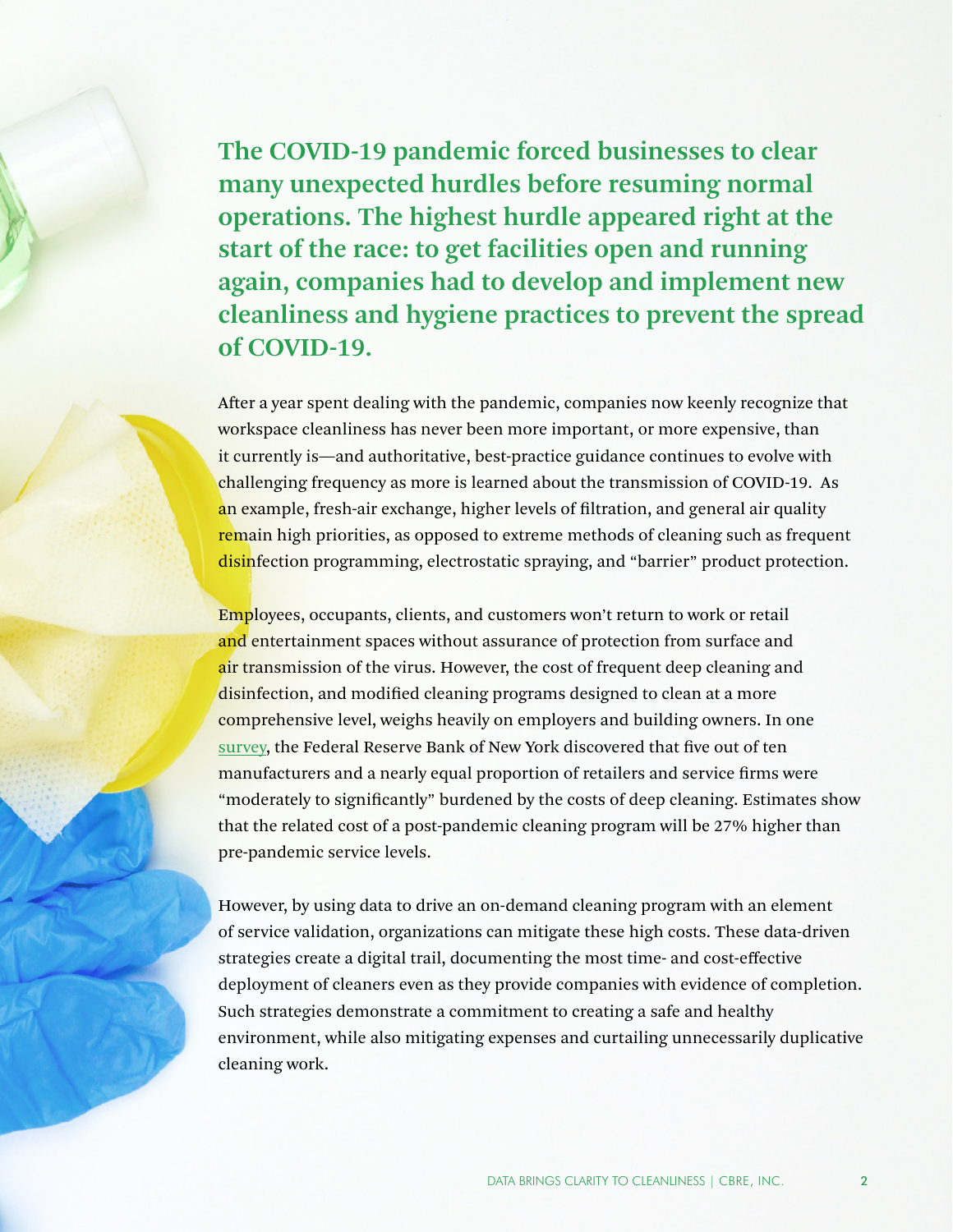

### **Robust Cleanliness**

By focusing on cleanliness and encouraging safe practices, CBRE can deliver global solutions that help clients manage the effects of the current pandemic while crafting frameworks for addressing future pandemics or other destabilizing events. In short, our current and future programs necessitate a design that avoids the high cost of idling buildings, as well as the damaging effects on employee morale, employer workplace culture, and overall productivity.

As we respond to the current crisis, we have gained a great deal of insight into practical and effective cleaning solutions that help prevent the spread of contagious illnesses and build occupier confidence. For instance, we have found that visual referencing (seeing cleaning crews during the workday completing their duties) and product placement of comfort brands create a conscious or subconscious awareness that building management is paying attention to the needs of occupants.

Our own improved understanding of cleaning processes, backed by authoritative research, has confirmed that while potential for surface transmission of COVID-19 is low, air quality remains consequential. And while there is no panacea that leads to a perfect cleaning program, a variety of best practices, training, and powerful products can constitute a robust program that delivers measurable success.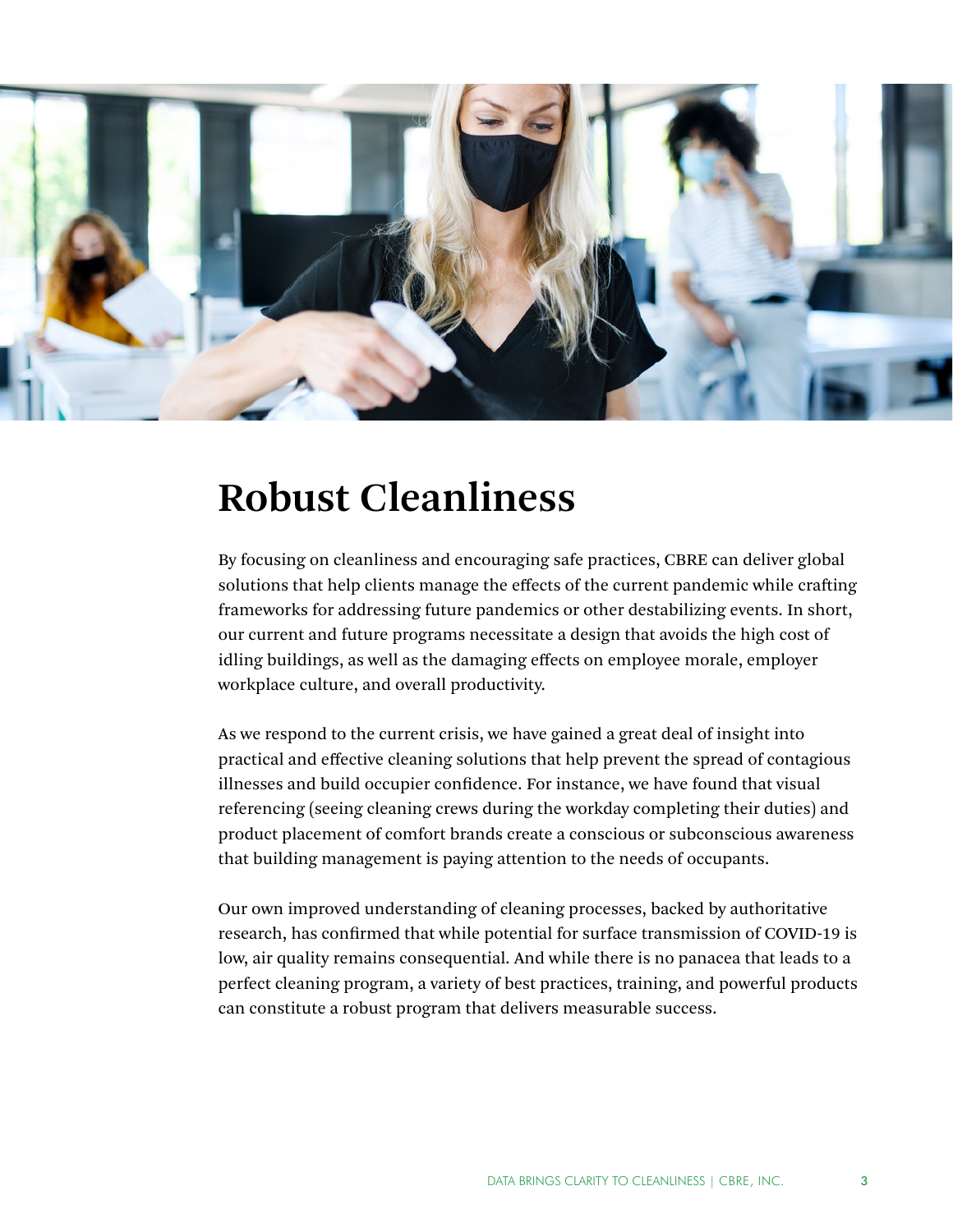

#### Heatmaps and sensoring devices

reveal workspace occupancy and the highest traffic areas or load/impact levels of a space.

## **Leveraging Data**

We can use data to focus attention on areas where cleaning will have the greatest return on investment. For instance, heatmaps and sensoring devices reveal workspace occupancy and the highest traffic areas or load/impact levels of a space. They show us which workstations have received heavy use, enabling our cleaning suppliers to attend to areas most in need of disinfection. Innovative technologies like robotics and autonomous machinery, where practically applicable, help us automate repetitive tasks. This lets cleaning teams devote more time to areas that require specific processes for effective cleaning, while also supporting ondemand cleaning models to manage programming and costs.

In alignment with our supplier partners, CBRE tracks and documents all cleaning processes, so that our clients can assure colleagues and associates that all necessary cleaning, and equally as applicable disinfection processes, have been completed. We presently monitor badge-in rates and are enabling best practices to also monitor heatmaps, workstation sensors, pathogen-killing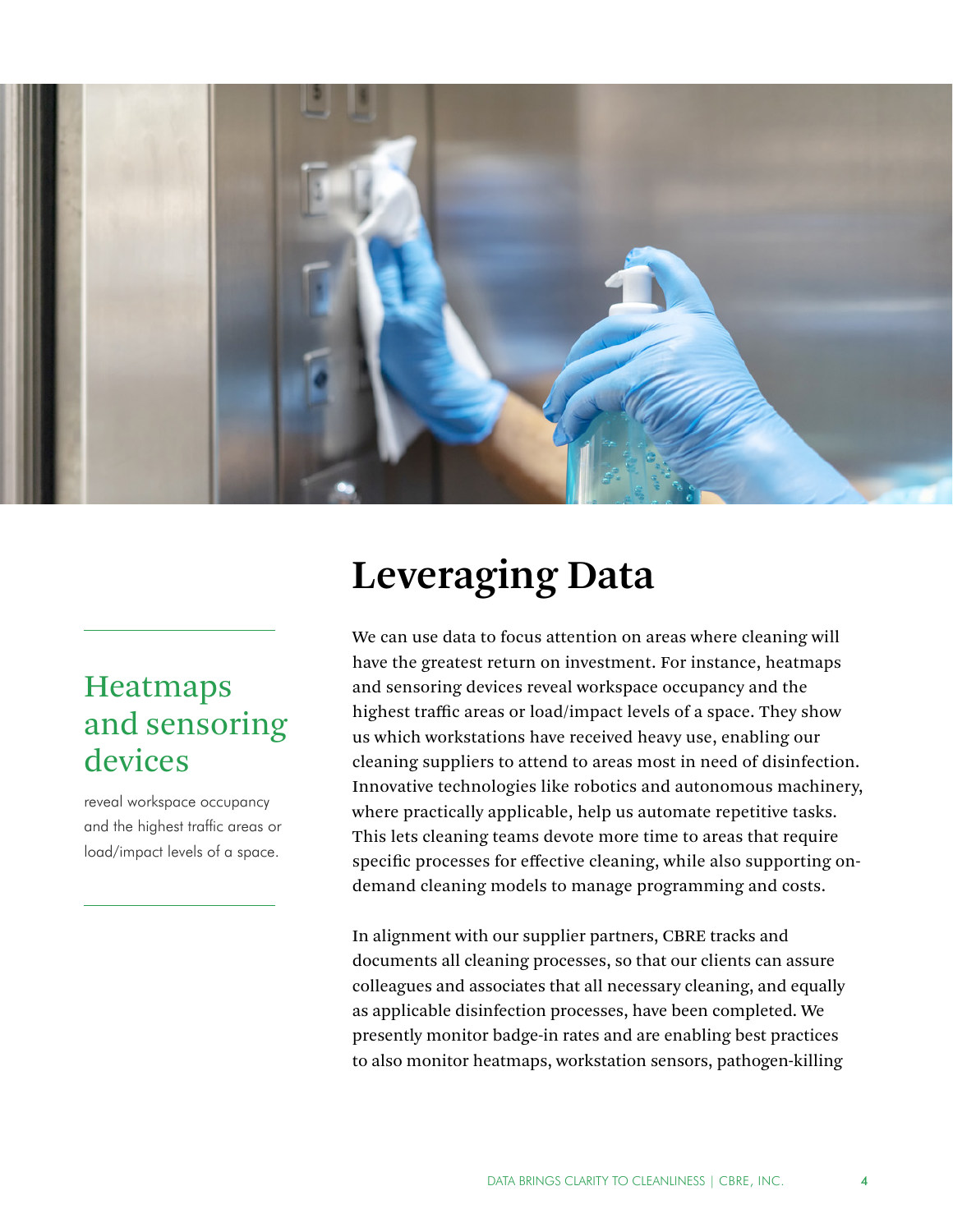equipment, and other similar technology to provide real-time reporting on key metrics. While effectively aggregating and then utilizing this data constitutes challenging work, it will give us an edge when it comes to developing programming that delivers measurable results. Clients may also wish to take advantage of surface testing that clearly identifies the outcomes that provide the information needed to establish baselines for workplace cleaning methodologies, avoidance of cross-contamination, and other best practices, along with a timeline for follow-up testing. All these measures enable CBRE to establish the frequency of cleaning that best promotes a healthy environment for anyone entering the space.

#### CBRE tracks and documents all cleaning processes,

so that our clients can assure colleagues and associates that all necessary cleaning and equally as applicable disinfection processes have been completed.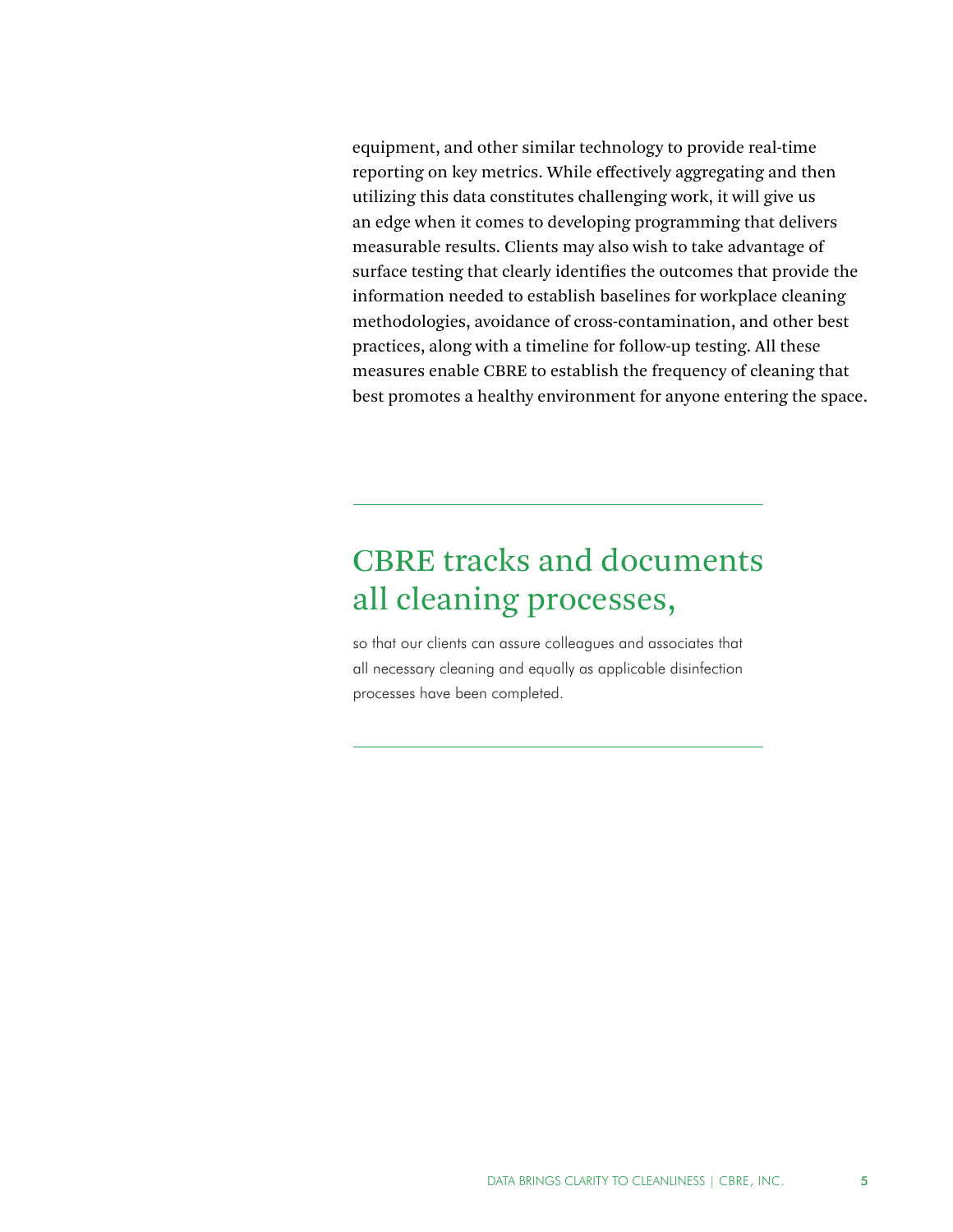

We can effectively mitigate cleaning costs while keeping

workers safe and workplaces hygienic

## **Collaborative Cleaning Across Client Portfolios**

CBRE has collaborated with multiple companies to provide surface testing and create data-driven plans for cleaning. In pilots of this expanded service, teams utilize data from workplace reservations, workspace sensoring as well as heat/motion sensors to track facility use and identify areas that require a specific element of disinfection as a result of occupation. These projects enabled building occupants to feel comfortable and healthy, while managing costs by focusing on true occupancies and redirecting services to areas receiving regular use.

Through careful interpretation of the qualitative and quantitative insights derived from CBRE's sponsorship of these pilot programs, we can effectively mitigate cleaning costs while keeping workers safe and workplaces hygienic—a learning process that began in the earliest days of the pandemic and continues to inform the ongoing return-to-work phase globally. The velocity of change relevant to the use of data will prove to be an effective weapon against the invariable increase in cleaning expense as we exit the COVID-19 pandemic and prepare comprehensively for the next business interruption.